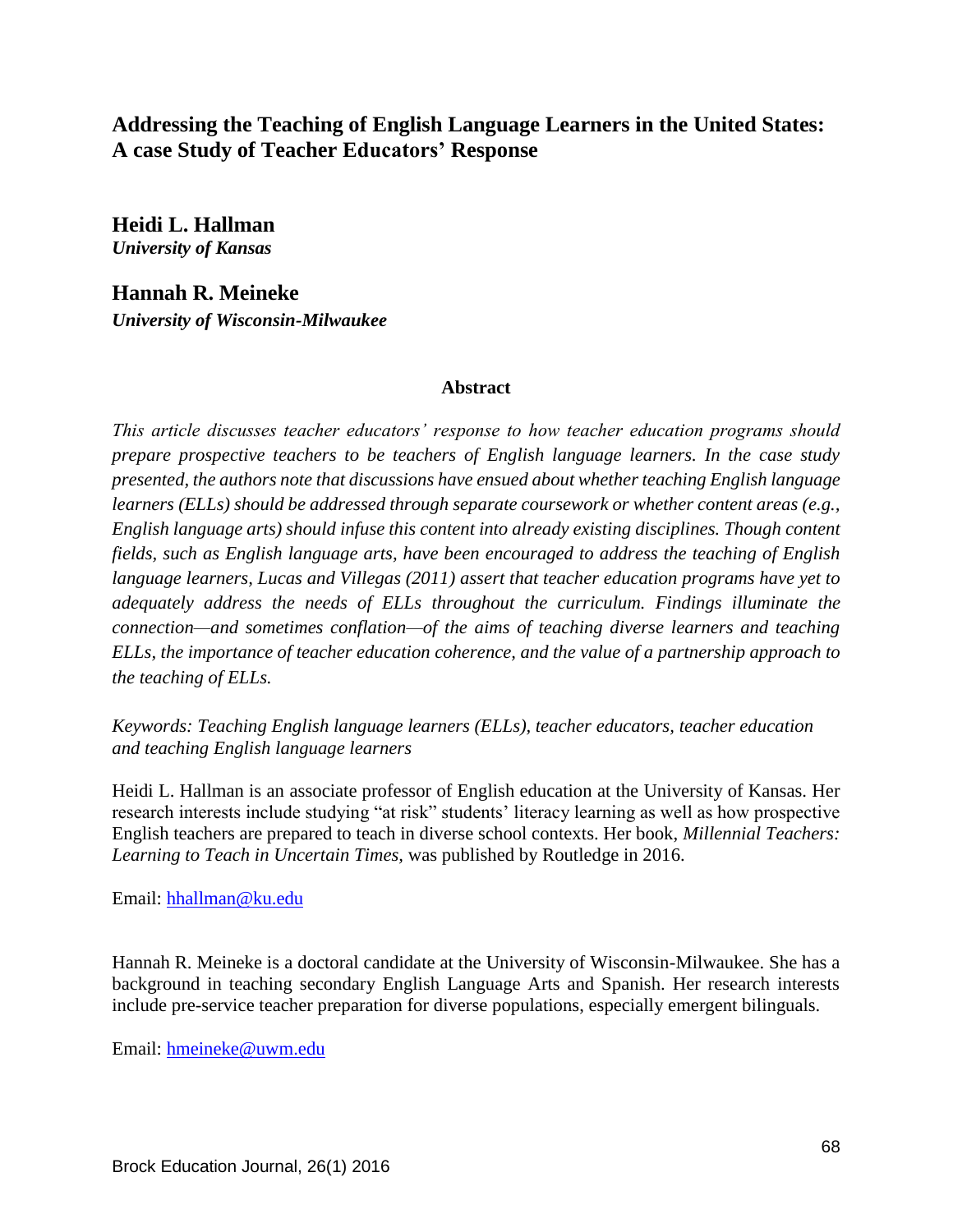It is estimated by the year 2030, over 40% of the K-12 population in U.S. schools will be children whose first language is not English (U.S. Census Bureau, 2007). As teacher education programs strive to decide how best to prepare new teachers for this reality, discussions have ensued about whether teaching English language learners (ELLs) should be addressed through separate coursework or whether content areas (e.g., English language arts) should infuse this content into already existing disciplines. Though content fields, such as English language arts, have been encouraged to address the teaching of English language learners, Lucas and Villegas (2011) assert that teacher education programs have yet to adequately address the needs of ELLs throughout the curriculum.

 de Oliveira and Shoffner (2009) posit that the teaching of ELLs as addressed with future contentarea teachers has generally resided under the umbrella of "teaching diverse students." Yet, as classrooms in the United States become more culturally and linguistically diverse, perhaps it is unwise to characterize ELLs under such broad a category. Instead, the field must move toward a vision of both culturally and linguistically responsive teaching when working with ELLs. In this paper, we investigate how teacher educators respond to this issue. Through examining the results of a nationwide survey of English language arts teacher educators, as well as through the results of focus group interviews with a sub-section of these individuals, this article works to delineate how teacher educators in English language arts view the teaching of ELLs as part of their disciplinary field. Results of this study will help articulate how other content areas within teacher education might also seek to integrate the teaching of ELLs into their respective disciplinary fields.

## **Conceptual Framework**

## **A Teacher Learning Approach to Learning to Teach ELLs in Pre-service Teacher Education**

 In this paper, we draw upon a *teacher learning* framework for effective teaching of ELLs. We look to the work of Nagle (2013), who, with colleagues, explores how teachers and teacher educators have responded to and learned from ELLs. Nagle recognizes that in the current era of accountability and its increased demand for recognition of multiple forms of literacy and literate practice, ELLs comprise a significant portion of the student population across the United States; therefore, teachers in all content areas must be responsible for providing high quality instruction that meets the needs of this group of students. Though the term "collaboration" can be read as somewhat cliché, Nagle and his colleagues outline that, through a teacher learning framework, collaboration does not merely mean working together. Rather, a teacher learning framework and collaborative perspective for teaching ELLs recognizes that each collaborator brings something different to the process of curriculum design for ELLs—whether that expertise is English language arts content or knowledge of systemic functional linguistics (Halliday & Matthiessen, 2004). Outlining the essential components of the collaborative effort is key to understanding why a teacher learning framework can be successful within a given context.

 One key aspect of a teacher learning framework articulates that university faculty may need further professional development that will enhance their understanding of teaching ELLs. From such professional development, faculty will be able to broaden their conceptual and pedagogical knowledge and more successfully integrate an awareness of teaching culturally and linguistically diverse students into their syllabi and courses. A teacher learning framework stresses the importance of collaboration, inquiry into practice, and integration of disciplinary content knowledge with linguistically responsive teaching (Nagle, 2013). As our study focused on teacher educators' response to teaching ELLs, we considered a teacher learning framework an important lens from which to view current teacher educators' response. As the area of teaching ELLs is still somewhat a new area of emphasis within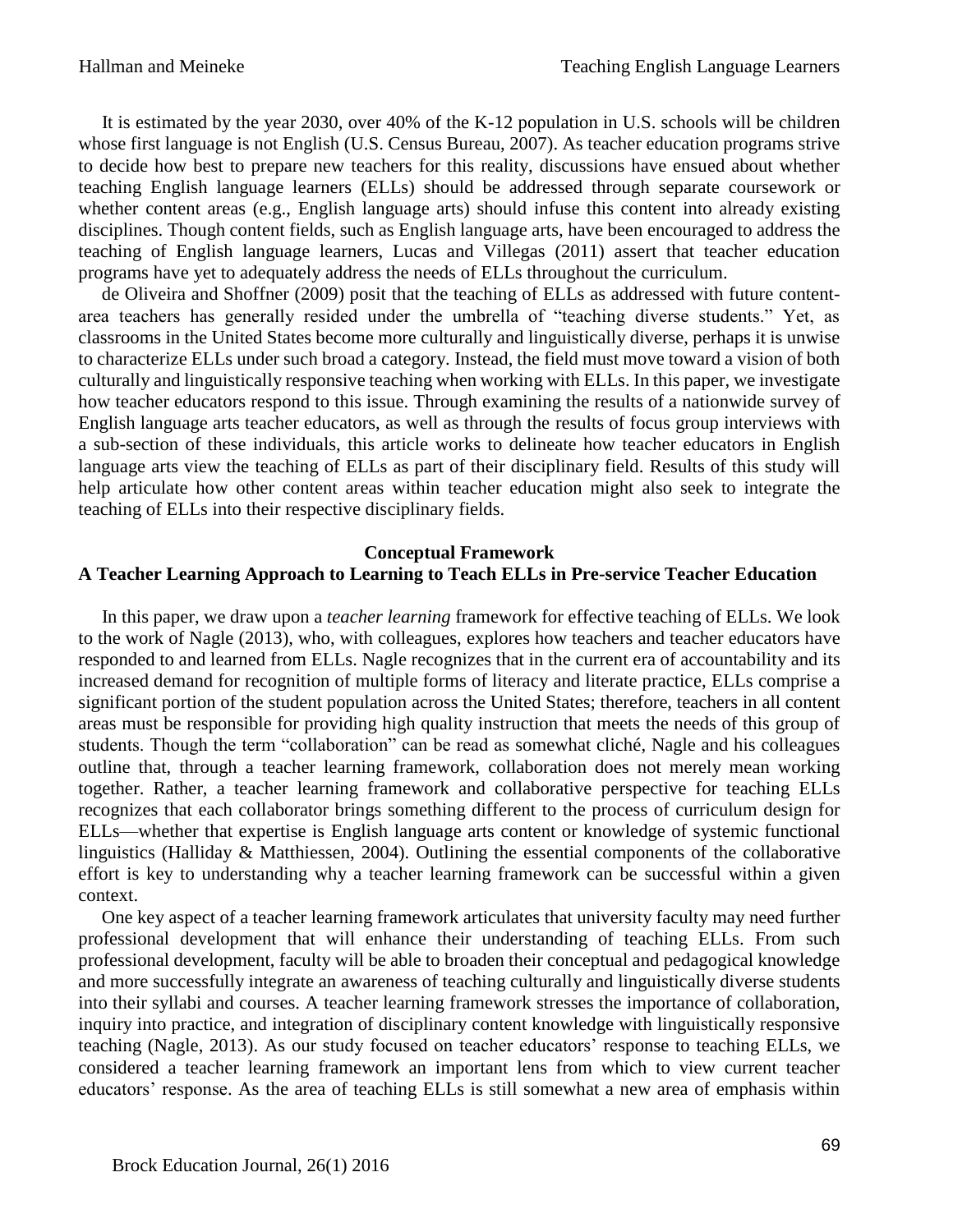teacher education, we wondered how teacher educators, themselves, would conceptualize how this area fit into already existing programs. In this paper, we ask:

- How do English teacher educators discuss the features of their own programs in terms of addressing the teaching of English Language Learners (ELLs)?
- In what ways do these features align with a teacher learning framework?

### **Literature Review**

#### **Instruction for ELLs: An Educational Area of Need**

We situate our inquiry within a body of literature that recognizes the need for teachers to understand the significance of learning to teach ELLs. There is a need for improved instruction for ELLs in the United States (Giambo, Szecsi & Manning, 2005; Hooks, 2008). This need is magnified by the growing number of ELLs as well as the amount of pre-service and current teachers that are unprepared to teach them. Zhao (2002) states, "general education teachers, especially those in states with recent increases in ELLs, are often underprepared to educate ELLs without additional support or professional development" (as cited in Giambo et. al., 2005, p. 106). As Capps (2005) notes, "the impact of this lack of preparation is felt by everyone—teachers, administrators, and parents—but particularly by the ELLs who often exhibit a lack of academic progress. And, ELLs are not primarily students who are arriving in public schools from other countries; a majority of them were born in the United States and are in some cases are second- and third-generation students, suggesting that many children of natives who were LEP [limited English proficient] when they began school remain LEP through secondary school" (as cited in Hutchinson, 2013, p. 27).

#### **Pre-service Teacher Education in Teaching ELLs**

 One promising approach to addressing the teaching of ELLs is better preparation for educators, especially at the pre-service level. Batt (2008) found that one of the greatest challenges affecting the education of ELLs was the qualifications of the mainstream teachers who worked with them. In her study, ELL educators who worked closely with these teachers perceived that "not all educators who work with ELLs in their schools were qualified to do work with linguistic minority students . . . [and many] indicated that their colleagues lacked an understanding of diversity or multicultural education" (as cited in Hutchinson, 2013, p. 27). Educators, often already involved in meeting core expectations, responding to standardized testing pressure, and contending with other obstacles in teaching, find themselves with no theoretical or practical background for teaching ELLs (Hutchinson, 2013).

 Within English language arts education, preparing pre-service English teachers to meet the needs of diverse students in the classroom includes addressing the needs of ELLs in elementary, middle, and secondary schools. The National Council of Teachers of English (NCTE) has recognized that the needs of ELLs differ from the needs of other learners and has supported the creation of guidelines for preparing English language arts teachers in this area (NCTE 2006/CEE 2005). While there is recent research being done about and with ELL students in the context of teacher education programs, more generally (e.g., Athanases & de Oliveira, 2007; Lucas, 2011), within the context of English language arts education, the topic of teaching ELLs has received little research attention. Some recent accounts (e.g., Campano, Jacobs, & Ngo, 2014) have started to provide the field with portraits of successful ELA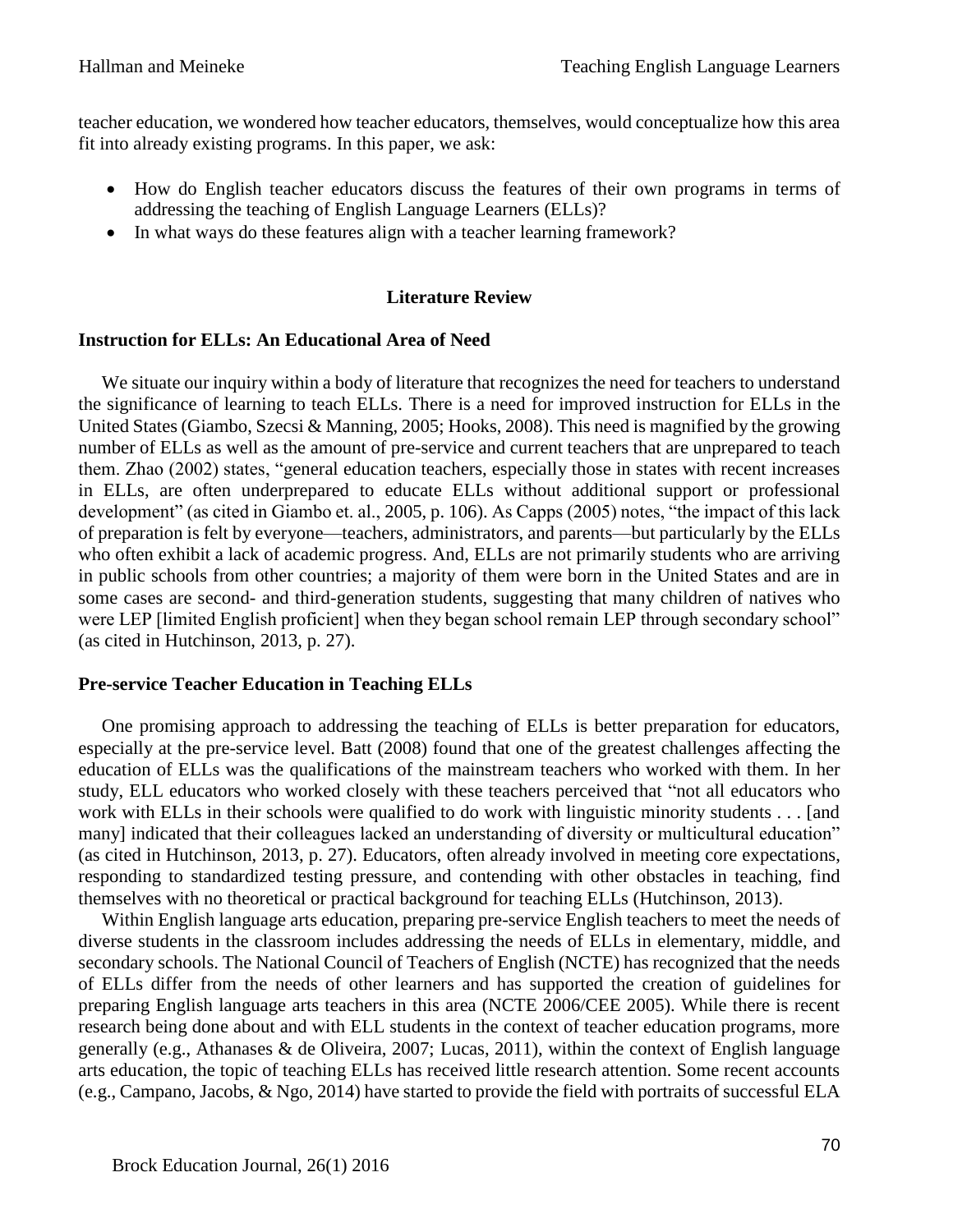programs that address the teaching of ELLs. Some universities find the appropriate approach for this preparation is within the structure of the English language arts methods course, and researchers de Oliverira & Shoffner (2009) "see the integration of ELL-specific issues in the methods course as one way to successfully prepare secondary English preservice teachers to meet the challenges diverse learners will face in their future classroom" (p. 95).

 There is agreement that inclusion of the teaching of ELLs within pre-service teacher education is a growing need. For example, Batt (2008) acknowledges the gaps in pre-service education as well as continuing education for current teachers, and advocates the hiring of more specialists in order to help train mainstream classroom teachers. Hutchinson (2013) also addresses a need for a restructuring in all teacher preparation programs across our country due to the ever-increasing number of ELL students. Other researchers, such as Dong (2004), used their own classes to form suggestions about instructional methods for pre-service teachers preparing to teach ELL students. Dong (2004) examined the impact of his own Language, Literacy and Cultural Education course on the insight of pre-service teachers toward effectively teaching second language learners. Key components of the course included examination of the relationship between language and culture, the comparison of first language and second language acquisition and learning, language policies, bilingualism, bicultural identity, and the integration of language and content in various subject area classes.

 As the literature suggests, there are multiple ways that the teaching of ELLs might be addressed in teacher education. This study contributes to viewing these multiple possibilities by consulting directly with teacher educators about their thoughts and concerns regarding the teaching of ELLs. While there are some accounts of successful work within teacher education surrounding the issue of preparing preservice teachers to work with ELLs (Campano, Jacobs, & Ngo, 2014; de Oliverira & Shoffner, 2009), it is less clear how, apart from these exemplars, other programs are responding to the teaching of ELLs. This study inquires broadly across the discipline of English language arts teacher education in order to understand how programs from across multiple contexts and institutions in the United States are addressing this issue. In the following section, we describe the context of the study and discuss the methods for data generation and analysis.

#### **Method**

 The data within this paper was generated as part of a larger study of the preparation of English language arts (ELA) teachers in the United States. The design for the nationwide survey came out of meetings of the Conference on English Education (CEE) Commission on the Teaching of ELA Methods, a special interest group that meets at the NCTE annual meetings, and from a working group of five English teacher educators who attended the 2011 Biennial CEE Summer Conference. In preparation for designing the nationwide survey, a preliminary review of research and commentary on the English methods course since 1995, the year that the last study of English teacher preparation (Smagorinsky & Whiting, 1995), was completed. During the following academic year, the authors developed the survey, piloted it, and refined it.

 The National Survey on Preparation of English Teachers for Secondary Classrooms began with the completion of a literature review as a way to ascertain the current state of scholarship related to teaching ELA methods (Caughlan, Pasternak, Hallman, Renzi & Rush, 2012). In delineating what could be seen "new strands" in the teaching of ELA, the authors were influenced by a collection of position papers developed in 2005-2006 by the CEE, the English teacher education community of the National Council of Teachers of English (NCTE). Five key topics of focus for change in the school subject of English language arts were identified: 1) field experiences and their relationship with the ELA methods course;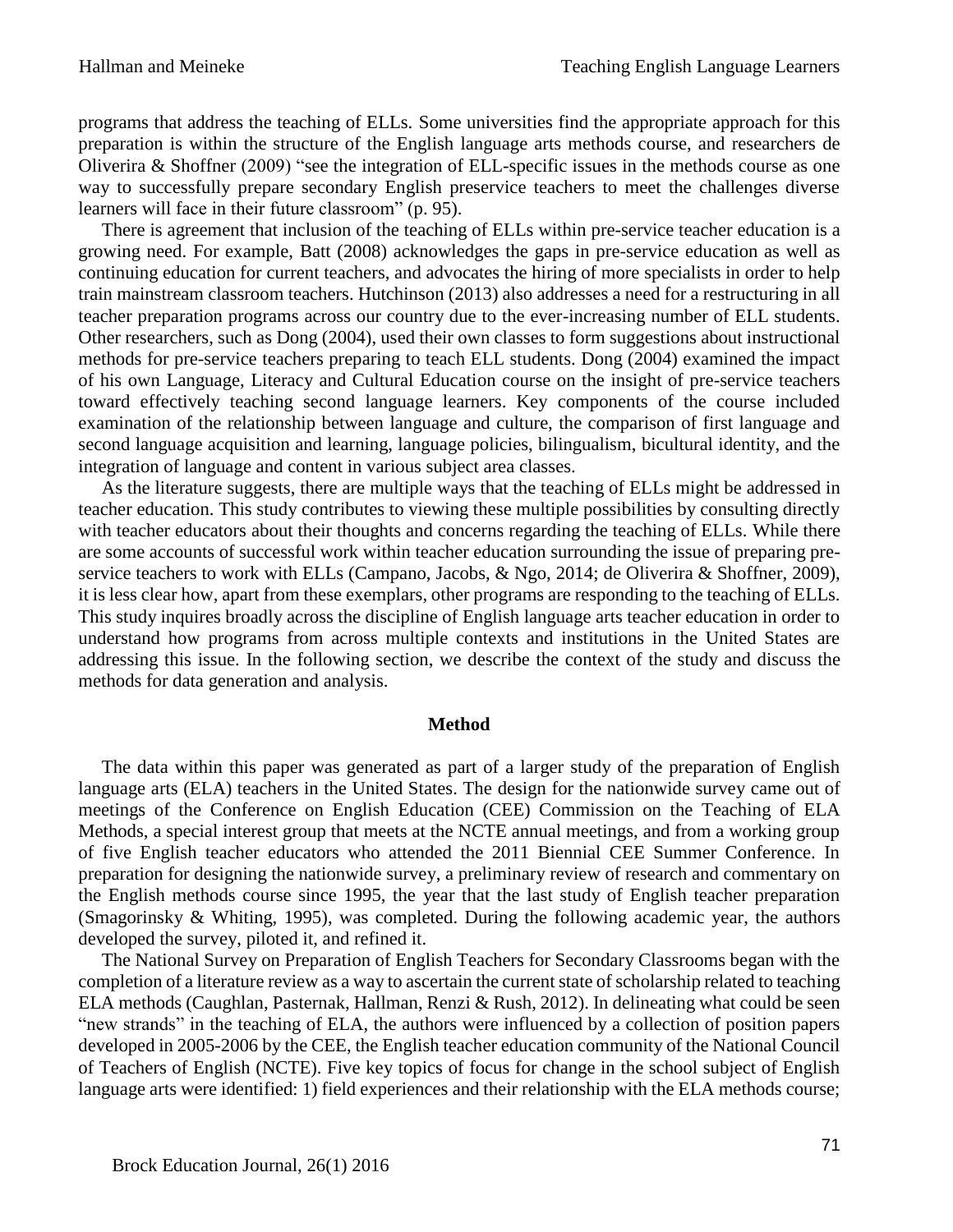2) preparing teachers for racial, cultural, and linguistic diversity; 3) new technologies and new literacies in English education; 4) content-area literacy requirements; and 5) K12 content standards and associated assessments. This paper is specifically interested in the strand that addresses preparing teachers for racial, cultural, and linguistic diversity.

## **Data Generation**

 The National Survey on Preparation of English Teachers for Secondary Classrooms was sent to English teacher educators throughout the United States over the course of one academic year.[1] An aim of the nationwide survey was to gain a holistic understanding of how English teacher education programs were situated within their respective institutions; another focus of the survey was to investigate how English teacher educators throughout the country viewed the five defined new strands as present within the English education programs in which they taught. It is the latter focus that this article engages with, specifically looking at teacher educators' responses to questions about teaching diverse learners and English language learners within the context of English language arts pre-service teacher education programs.

 The survey consisted of four sections and included multiple-choice and open-ended questions. The electronically-distributed survey consisted of ninety questions, but included skip questions, so that most respondents did not have to answer all questions. Through the 2010 Title II report and state program lists, 1085 public and private colleges and universities in the United States that produce English teachers were identified. A total of 942 surveys were electronically distributed to English teacher educators across the United States over the course of one academic year; 250 respondents from 234 distinct institutions were received. See Appendix A for open-ended questions that were asked on the survey that were related to teaching ELLs and diverse learners.

 As a follow-up to the survey, six hour-long focus groups were conducted with a sub-set of participants the following academic year. Participants who answered the open-ended questions on the survey about teaching racially, ethically, and linguistically diverse students were invited to participate in the focus groups. In the focus groups, participants were asked to respond to questions about the teaching of diverse learners and English language learners (see Appendix B).

## **Data Analysis**

 This article specifically engages with the views expressed by participants who responded to the survey as well as participated in the study's focus groups. Because of this, analysis is structured as a case study (Stake, 1995) of English language arts teacher educators' response to the topic of preparing pre-service teachers to teach English language learners (ELLs) as addressed through both the survey's open-ended comments and focus group comments. The case, bounded through examining the views of participants in the study who responded to both the open-ended questions on the survey as well as participated in the focus groups, seeks to learn from teacher educators and examine their views alongside the literature framing teacher educators' responses to the teaching of ELLs. All responses from the open-ended responses on the survey, as well as participants' responses in the focus groups, were coded inductively. We also coded the data deductively, emphasizing themes from Nagle's (2013) teacher learning framework. We organize the findings through the discussion of three central themes that were identified as salient across inductive and deductive codes. These three themes serve as platforms from which to discuss teacher educators' views on the topic of English language learners within pre-service teacher education.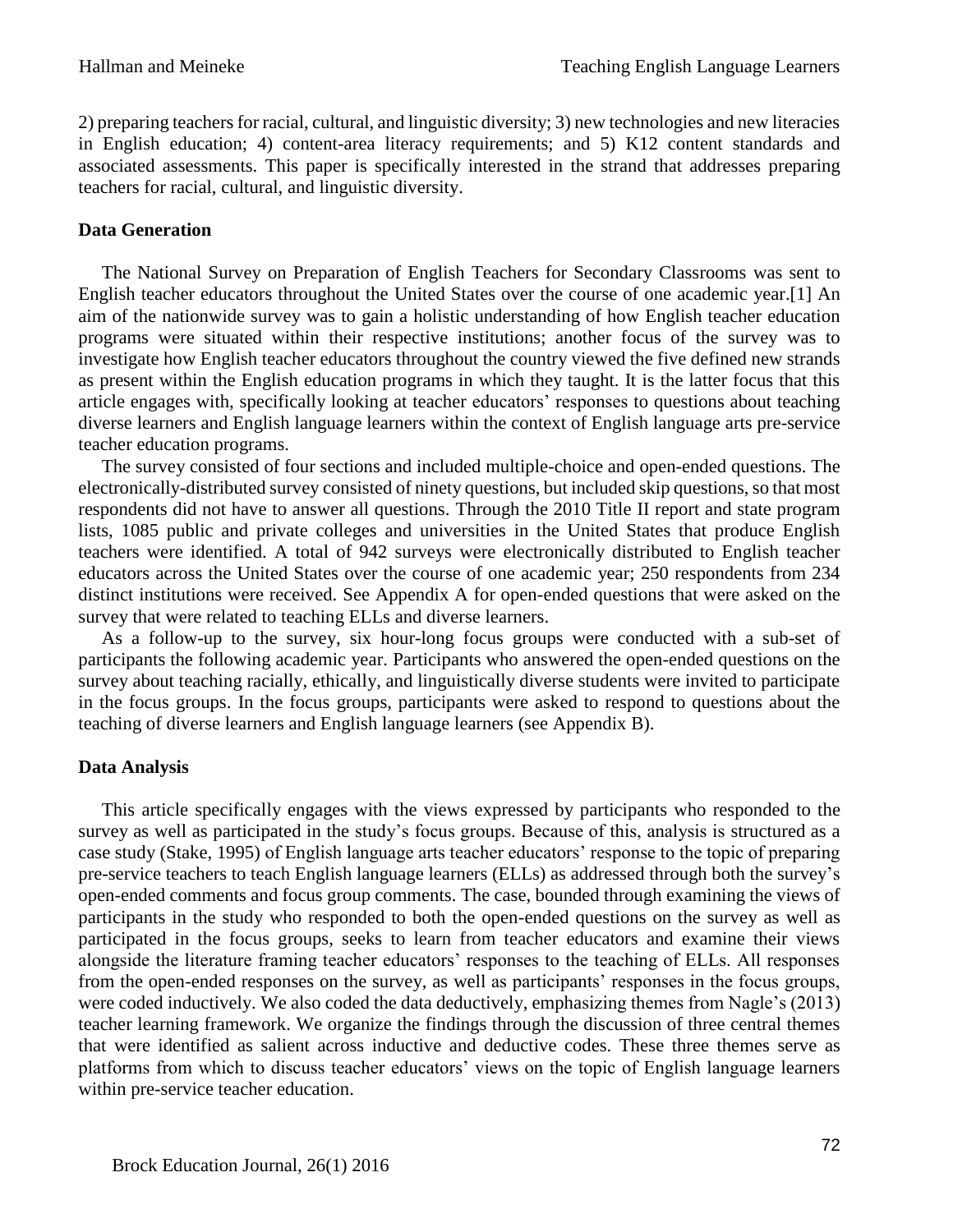#### **Limitations**

 Survey research has inherent limitations, as researchers cannot member-check anonymous results. Researchers must also interpret missing data, which we omitted from the data set. We can only speculate on reasons for missing data, but our three main categories for explaining missing data are survey fatigue, lack of knowledge in particular areas, and skipping questions with negative answers. The open-ended responses provided clues regarding respondent non-reply, as a number of participants reported not knowing details about programs they did not personally supervise. Moreover, we suspect that participants sometimes skipped questions towards the end rather than recording negative responses. These are issues common to survey research (Groves et al., 2000). Through conducting focus groups, we aimed to complement the analysis of survey results in order to gain a more holistic understanding of English teacher educators' views of preparing pre-service teachers to teach ELLs.

#### **Findings**

#### **Connection and Conflation of Teaching Diverse Learners and ELLs**

 Focus group comments illuminated the connection—and sometimes conflation—of the aims of teaching diverse learners and teaching ELLs. Participants in focus groups elicited a discussion of the term "diversity" by pointing to its many connotations and emphases within a teacher education program, therefore making the comment that, although a separate course devoted to the teaching of ELLs was often not included in a certification program, a diversity course was. One participant made the following comment about a lack of coursework that focused exclusively on the teaching of ELLs: "That's the case in [my state] as well. No separate certification for ESL. We do have a heavy push on diversity, even though, frankly, there's not a lot of diversity in [my state]." The so-called "heavy push" for diversity that this participant notes was a common sentiment echoed throughout the open-ended responses on the survey. On the survey, the term "diverse learners" was used as a way to capture the nature of changing demographics in K-12 classrooms, yet this term likely had a connotation with a very wide range of students. As one respondent to the open-ended questions on the survey noted, "We understand 'traditional' diversity, but we also discuss that everyone is diverse, depending upon with whom they happen to be at any time." This very broad version of diversity led respondents to see the term itself as difficult to define, and, as a result, the open-ended survey responses clarified what the term "diverse" meant in respect to their teacher education programs. One respondent noted that: "Our program added a self-contained ELL course as well as two special education courses, required by the state." Other participants in focus groups outlined that learning to teach ELLs was wholly absent from the teacher certification programs at their respective institutions. One participant commented:

> Basically, there is no course in our program for any of our certification programs for ELL. I do think that's an enormous deficiency. We've had those discussions at the departmental level about adding that, but probably the same as with you, for any course that we want to put in, something would have to come out. We simply don't have any room in our certification programs even for electives for our English teaching candidates, so we don't really know what would have to be eliminated, so like [name of another focus group participant], the claim is we try to stream that type of instruction through a number of other courses, but I don't think it's done very well. I think it's done very inconsistently across the program, and so I don't think we're doing our candidates a great service with that.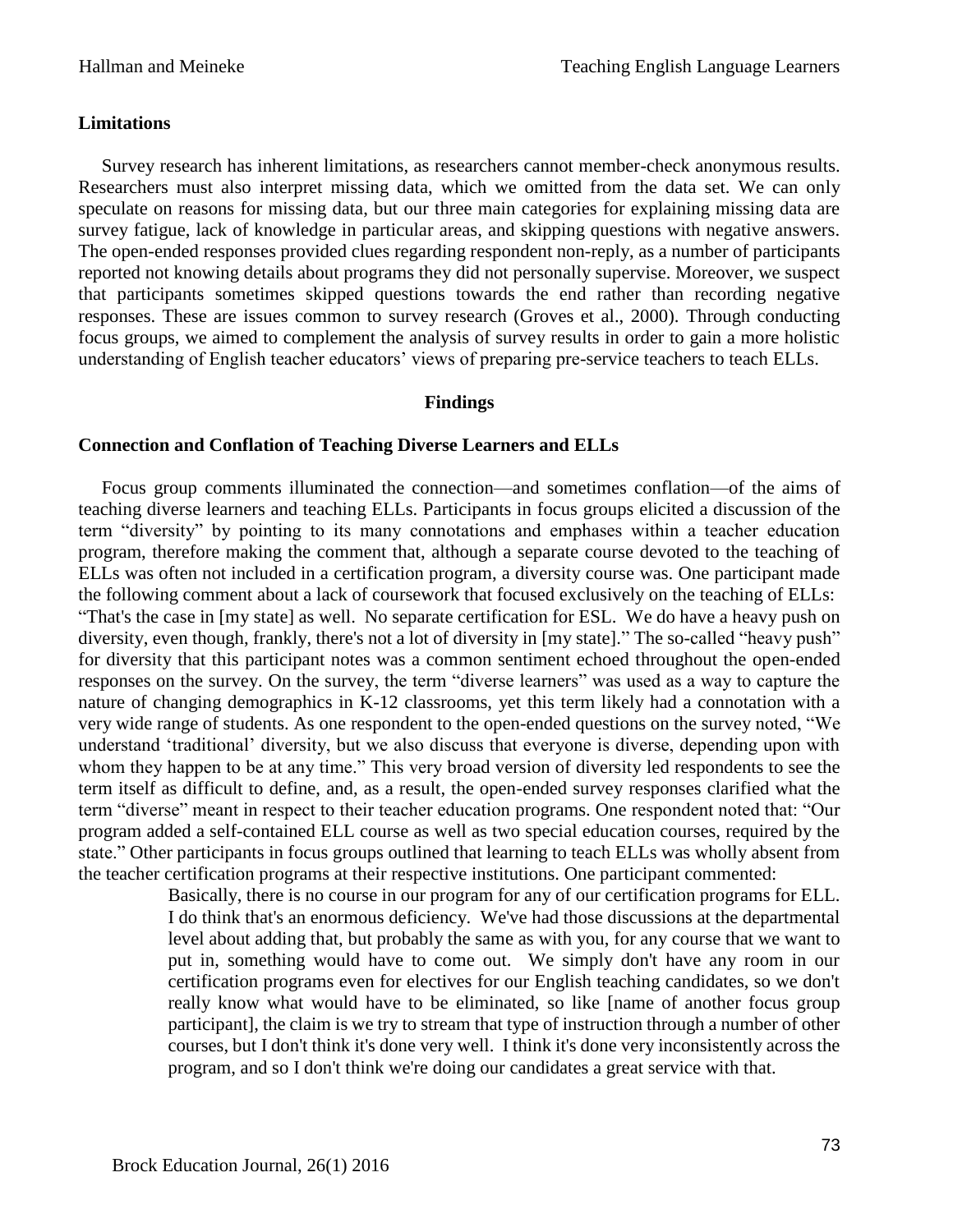The emphasis on both an "absence" and an "integration" of teaching English language learners caused an interesting dilemma for teacher educators, as they appeared unable to fully articulate this topic's presence or absence within their program. Still others, especially those housed in different departments than the department in which the course about diversity was housed, expressed that the tangled web of politics was what governed where coursework for their students resided. The teacher learning framework proposed by Nagle (2013) recognizes that teachers of all content areas must be responsible for meeting the needs of ELLs. One participant noted that:

> In our English [education] program, like [name of another focus group participant], our students are housed in English. Their degree is granted through the English department, but they [students] take basically a minor and a half over in education. There is a diversity course there [in the School of Education], but it deals more with cultural diversity. Not as much about special education, gifted, and talented. That's a general course that everybody in the education programs takes. There is no course for language learners.

Still other participants noted that, although learning to teach English language learners within preservice teacher education was an important topic, the sheer lack of time or opportunity was an obstacle. One participant noted:

> For me, and I have a very limited time, I may not see my secondary candidates until the last semester of their senior year, so that's a really compressed time. My focus is mainly on confronting that deficit perspective to prepare them to go into a population of students unlike themselves.

As this final statement indicates, English teacher educators felt that an awareness of the topic of English language learners was perhaps the most feasible reality concerning how this topic was addressed in pre-service teacher education; yet, there was little mention of how learning to teach diverse learners may be different from learning to teach ELLs.

## **Program Coherence and Prioritizing the Teaching of ELLs**

 When asked how the teaching of ELLs was incorporated into their respective teacher education programs, participants in the focus groups often sought to outline very practical, program-specific ways that the content of teaching ELLs was addressed. Beyond an individual course, participants often spoke either about "stand alone" courses devoted to the teaching of ELLs or program-wide goals that infused this content. In terms of discussing a "stand alone" approach, participants in the focus groups highlighted the silo effect that departmentalization had in students' pursuit of teaching ELLs. One participant noted:

> One of our master's degree options is an ELL/ TESOL, but my secondary English people don't generally choose that one. To me, it's—we're way behind because our community that we serve directly around our university has a huge influx of ELL students, so I would say we're inadequate.

Other comments echoed the mismatch between the practical realities of a particular institution and the preparation that beginning teachers have available to them. One participant said:

> I will say, too, on our campus, there was a—I have a graduate certificate for TESOL that was available. Unfortunately, the enrollment was relatively low, and the faculty member who was responsible for spearheading that program retired a couple of years ago and sort of took that program with her. No one has really picked that up since she left, which is unfortunate because like many of you, we're right outside of Chicago. We have an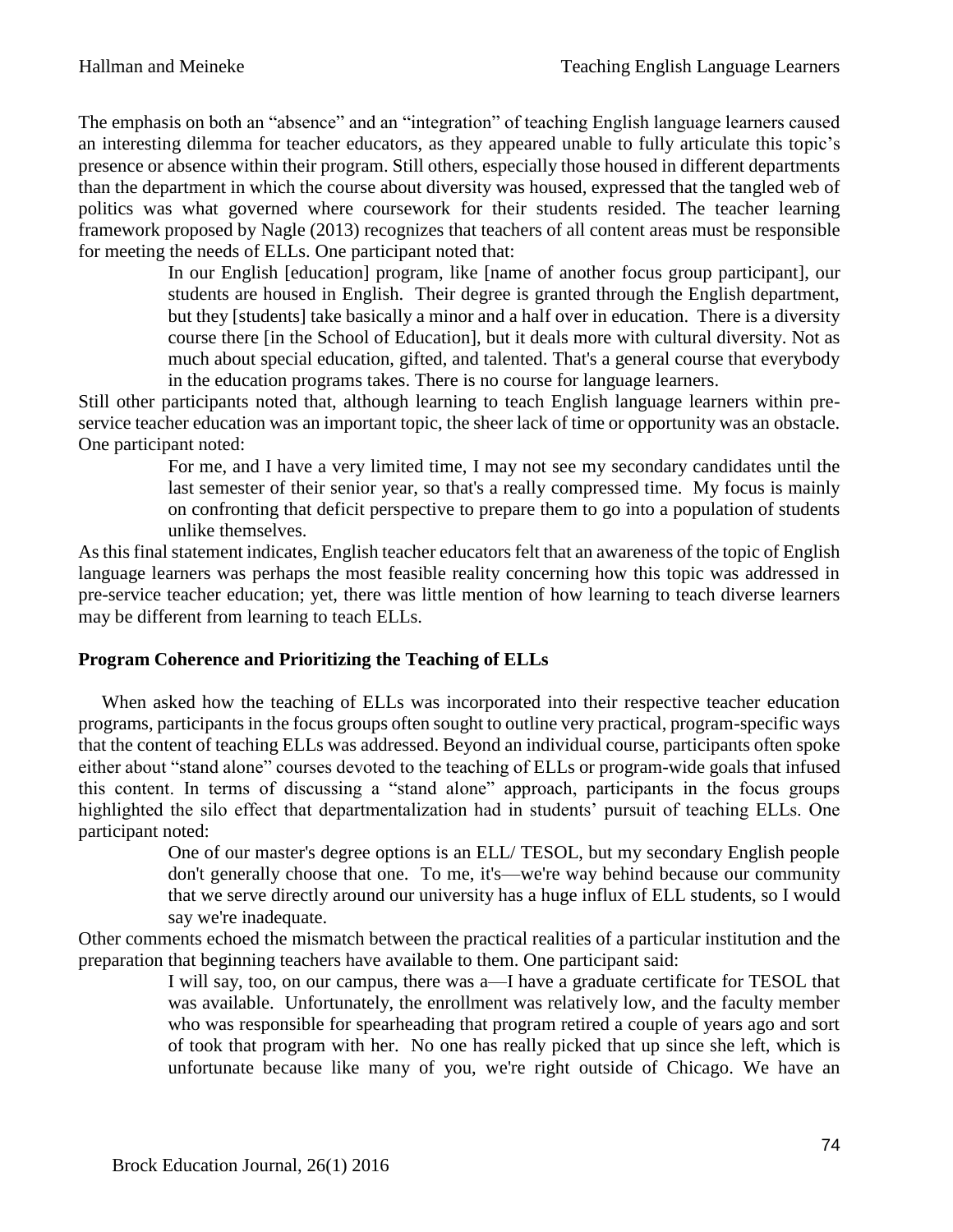incredible amount of diversity in our field sites, and I don't—I guess don't think we're preparing our candidates as well as we could be for that.

The participant above expresses an unsure sentiment about whether the program is preparing beginning teachers for the realities of the field, and this was a theme expressed frequently in the focus groups. Another very interesting trend related to the theme of program coherence was participants' adamant use of the term "infuse" or "infusion." Curiously, when thinking about the teaching of ELLs, many researchers, including Giambo, Szecsi, & Manning (2005), advocate a framework for teacher preparation courses that includes quality teacher preparation through the inclusion of linguistics. The understanding of the theoretical foundation of second language acquisition is indicated by research to provide sensitivity toward language issues. Experiences and activities such as field experience with ELL students, an oral language assessment project, a linguistics project, and other cultural activities all contribute to the foundational knowledge, skills and dispositions for future teachers working with ELL students. Likewise, Nagle (2013) notes that through collaboration, a teacher learning framework must operationalize knowledge of linguistics in order to prepare linguistically responsive teachers.

 Through focus groups, though, comments about "infusion" of content related to the teaching of ELLs did not indicate any specificity regarding whether linguistics was addressed. Instead, the term "infusion" became a term used to indicate the idea of coverage, with little specificity about what such coverage was. To us, this suggested an absence of content—or, a lack of knowledge concerning content—as the following comment expresses:

> I don't know whether this is true of other states, but in [my state], there actually is no certification for teaching English language learners. It is infused into multiple and single subject certification, but you can't be an ESL teacher in [my state]. I don't know whether that's unique to the state or whether it's just a trend that's national, but the whole idea is that you learn better if you're learning in relation to a subject matter.

The comment above places the teaching of ELLs within the teaching of content. Though perhaps not intentional, this comment reinforces that learning does not require additional teaching methods other than the ones expressed through the teaching of content. At its core, these types of comments reinforce an ideology about the teaching of ELLs that relegates the teaching of this population of students as secondary to content matter.

#### **The Value of a Partnership Approach and a Program's Ideology**

 The theme that most resonated with Nagle's (2013) teacher learning framework stressed what several participants called a "partnership approach." Such a partnership, as articulated by respondents, recognizes that, in teaching ELLs, faculty must possess knowledge beyond what might be considered "awareness"; faculty must have knowledge of linguistics, as well as the teaching of writing and reading for ELLs. One participant who endorsed a partnership approach noted that it did not remedy all issues, but it did serve as a meeting place for addressing the goal of program coherence. This participant noted:

> We spend anywhere from two to four weeks, depending on the group, working specifically with readings and activities that are focused on ELL learning. I actually am able to pull over some colleagues from our writing center who have some specific expertise and training in those areas. They sometimes will come in and basically team teach with me on some issues that they see when they're working with second language writers. It does help. Again, it's not enormous preparation, but it's the best that I can do, given the constraints of the course.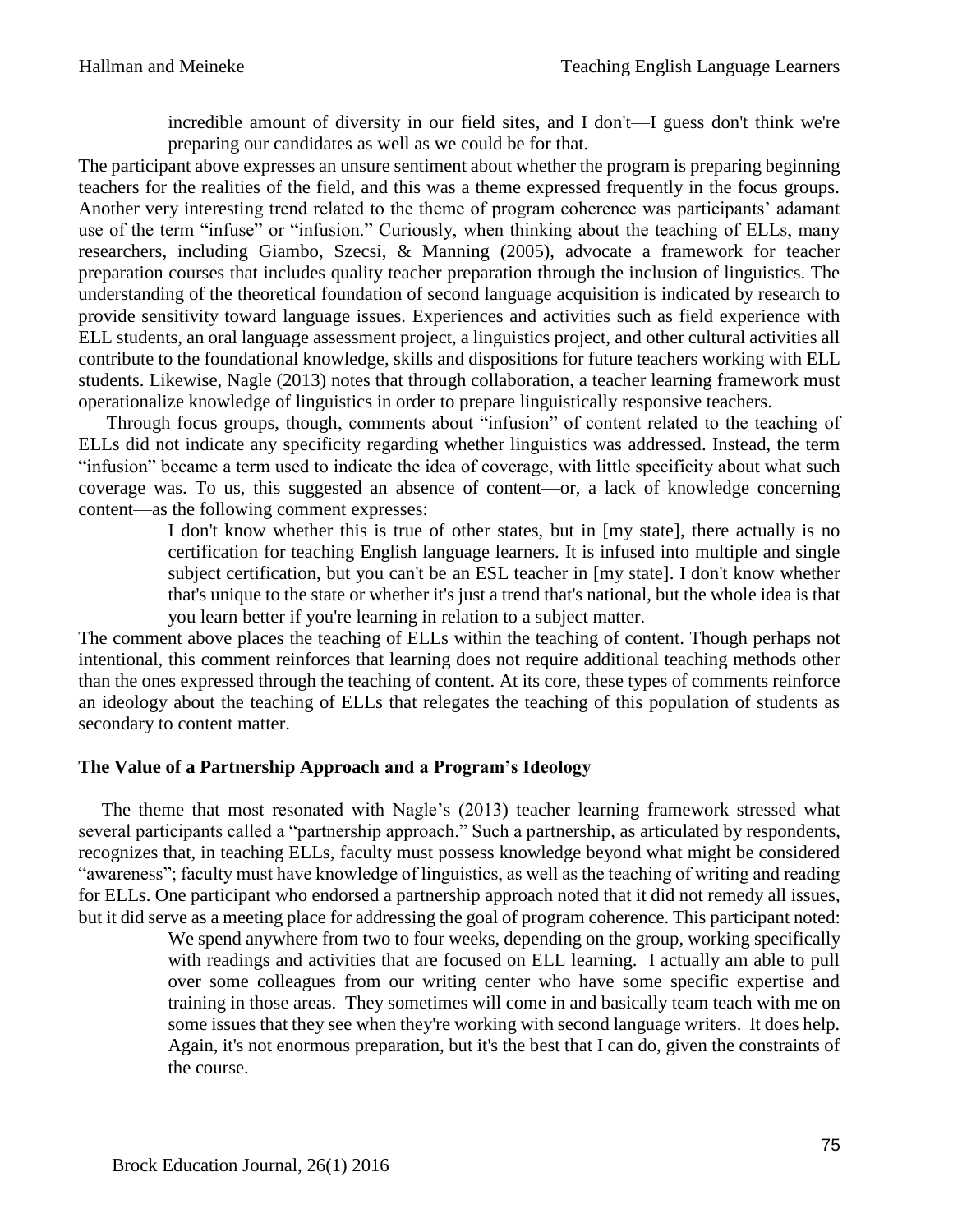A partnership approach, much like a teacher learning framework, pairs awareness and informed practice, and sits at the crux of attaining program coherence. In aiming for a partnership, respondents noted that it was a program's ideology that spoke to the core of teacher educators' and a program's commitment to pre-service teachers' understanding of teaching ELLs. Program ideology also resonated with a key component of Nagle's (2013) teacher learning framework, as it stressed an on-going commitment to professional development and new knowledge about teaching ELLs, or what, through the teacher learning framework, is noted as inquiry into practice.

 When asked about the types of conversations participants had with their students about teaching ELL students and other diverse learners, one focus group participant stated: "…My focus is mainly on confronting that deficit perspective to prepare them to go into a population of students unlike themselves." This was echoed by another participant who answered: "…Most of my focus is on confronting issues of deficit perspectives and rethinking sort of blanket ideas about any populations of students."

According to the participants, a program's ideology can assist pre-service teachers in understanding students "unlike" themselves, and can confront beginning teachers' notions of ELL students as framed through a deficit perspective (Ladson-Billings, 1994). Researchers (e.g., Dall'Alba & Sandberg, 2006; Nieto, 2010) have noted that becoming a professional teacher begins with an examination of one's own cultural assumptions and/or biases. Such experiences begin from our education experiences with diverse groups, and our own student experience as part of a minority or majority population. This personal examination must accompany exposure in order to lead to shifts in ideology, leading to shifts in classroom practice. Markos (2012) states that an examination of biases is not enough if not accompanied by reflection. The author wrote:

> Reflection allows pre-service teachers to begin to understand their views about diversity and cultural differences. Guided reflection, as I use in my course, provides pre-service teachers with opportunities to look at and understand the cultural and linguistic

differences between themselves and language learners. (p. 43)

The methods in which pre-service teacher ideologies were challenged varied throughout the focus group participants. Guided conversation was one example used in these classrooms. One participant expressed:

> We encourage them [pre-service teachers] to reflect a lot on their own experiences with education. Sometimes, unfortunately, that turns into a conversation about how I learned what not to do from my education. We do almost have to debrief those experiences and to think about how they can both use those experiences, but also sometimes work against those experiences in their own classrooms.

Providing time and space for classroom reflection after exposure also was noted as having positive effects in the changing of beliefs and attitudes of students (Markos, 2012). Directly addressing the needs of ELL students in the English methods course through team teaching was mentioned as an ideological changing strategy. A participant stated:

> We spend anywhere from two to four weeks, depending on the group, working specifically with readings and activities that are focused on ELL learning. I actually am able to pull over some colleagues from our writing center who have some specific expertise and training in those areas. They sometimes will come in and basically team teach with me on some issues that they see when they're working with second language writers. It does help. Again, it's not enormous preparation, but it's the best that I can do, given the constraints of the course.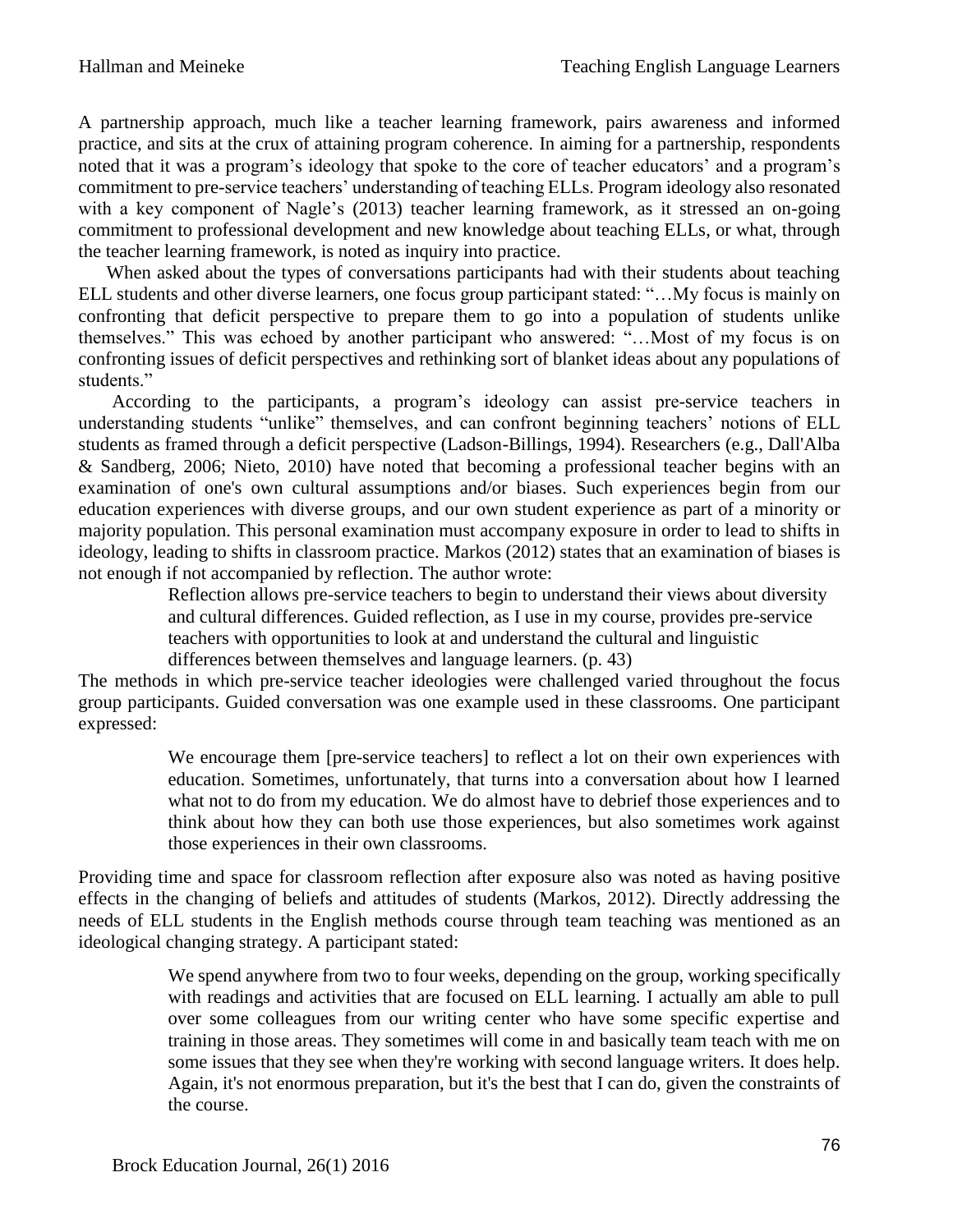All participants agreed that there was difficulty of fitting in these experiences and conversations given the amount of material expected to be covered throughout the course; however, these experiences and conversations were acknowledged as important. Attitudes and beliefs contribute greatly to confidence and self-efficacy in the classroom. Yucesan Durgunoglu (2010) argues:

Because attitudes and behaviors are related, one can predict that more negative attitudes are related to lower levels of preparedness and self-efficacy. If pre-service teachers have low self-efficacy regarding ELL students, they may attribute the low achievement of students to factors outside of a teacher's control, particularly an unfavorable impact of parents and home environments. (p. 34)

Attitudes and beliefs are shaped by experiences, exposure, and guidance (Markos, 2012). Building empathy and understanding, along with adaptation of materials can be done by any teacher of any subject area who has had experience with the challenges ELL students face. Intentional implementation of exposure for pre-service teachers through field experience or other activities has been shown to produce lasting changes in attitudes, self-efficacy levels, empathy, and confidence levels in working with ELL students and parents (Hooks, 2008; Jimenez-Silvia et. al., 2012; Yucesan Durgunoglu, 2010).

#### **Conclusion**

 As our study of teacher educators' response to the topic of learning to teach ELLs in pre-service teacher education, our findings underscore the importance of addressing this topic through a teacher learning framework (Nagle, 2013), or a partnership approach. As participants noted, a combination of external pressures (e.g., lack of licensure/certification in many states), as well as internal pressures (e.g., absence of coursework addressing the teaching of ELLs within teacher education programs) contribute to this area of pre-service teacher education as overlooked. Though the concept of "infusion" is noted as promising, findings from our study call for more articulation of concrete ways that teacher education programs address instructional method for teaching ELLs. We see, through teacher educators' comments, that acknowledging the value of a partnership approach, as well as a program's ideology, can be a building block from which teacher educators might begin to more clearly outline what knowledge is necessary for pre-service teachers. In order to provide pre-service teachers with the knowledge and practice for teaching ELLs, program ideology and instructional methods must be unified.

 Recommendations from research (Batt, 2008; de Oliveira & Shoffner, 2009; Dong, 2004) provide practical solutions and recommendations that can give teacher education programs increased knowledge about how this unification might occur; such research has bolstered the promise of bilingualism and multilingualism with specific focus on empowering ELL students. Yet, as our case study of ELA teacher educators from across the United States indicates, a deeper understanding of how content fields view the topic of teaching ELLs is needed. Hutchinson (2013) notes:

[it] therefore becomes imperative that teacher education programs prepare pre-service teachers by providing the kinds of knowledge and experiences that will allow them to confront the feelings and assumptions they hold about ELLs and to develop effective teaching strategies so that they feel confident in working in today's multicultural, multilingual classrooms. (p. 30)

Providing the ideological framework for teaching ELLs begins with teacher educators' willingness to learn from each other, therefore understanding how all content area pre-service teachers can be effective teachers of English language learners.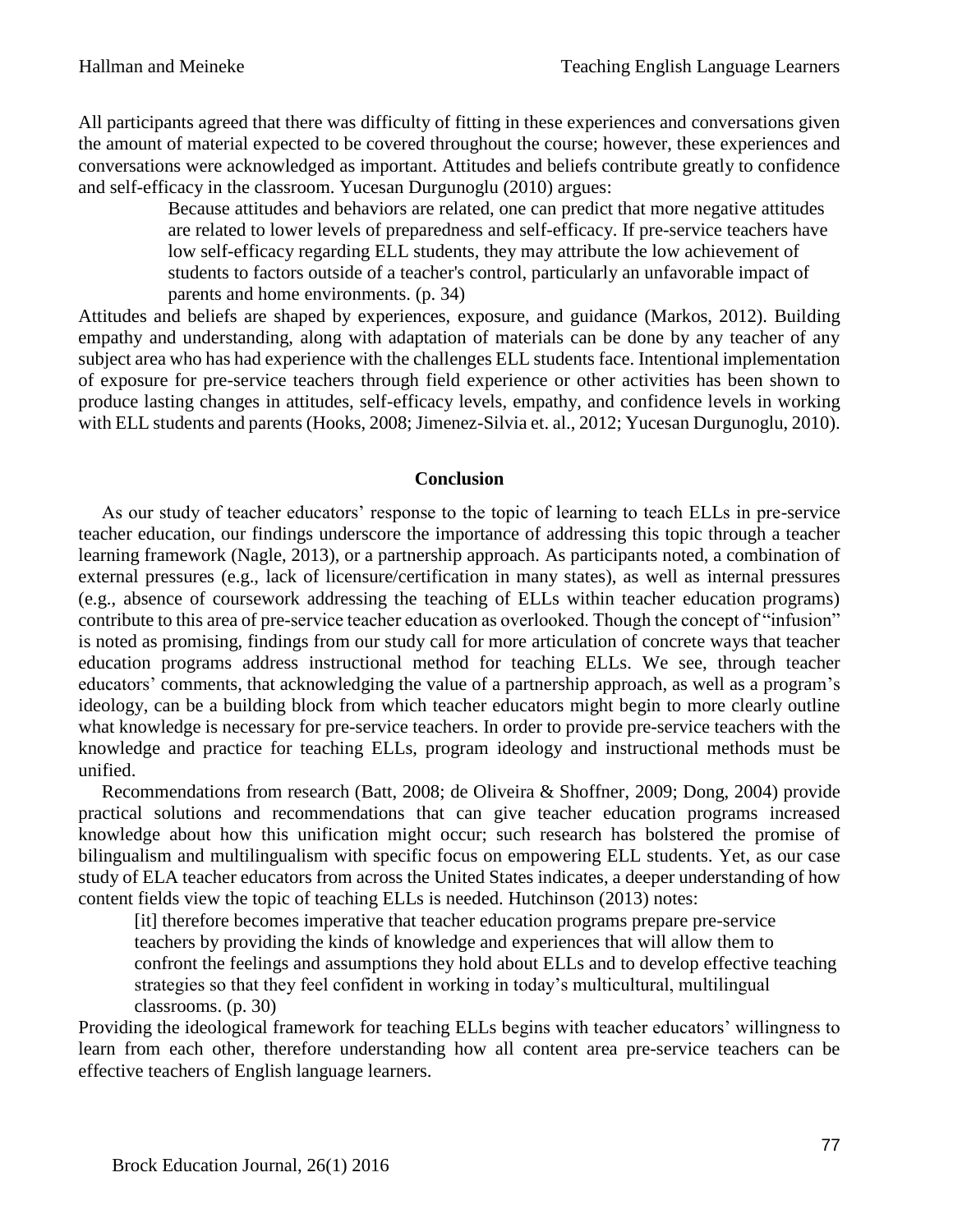[1] This article refers to the National Survey on Preparation of English Teachers for Secondary Classrooms that was designed by Samantha Caughlan, Donna Pasternak, Heidi L. Hallman, Laura Renzi, and Leslie S. Rush. The survey was endorsed by the Conference on English Education (CEE) and was electronically-distributed by CEE during the 2012-2013 academic year.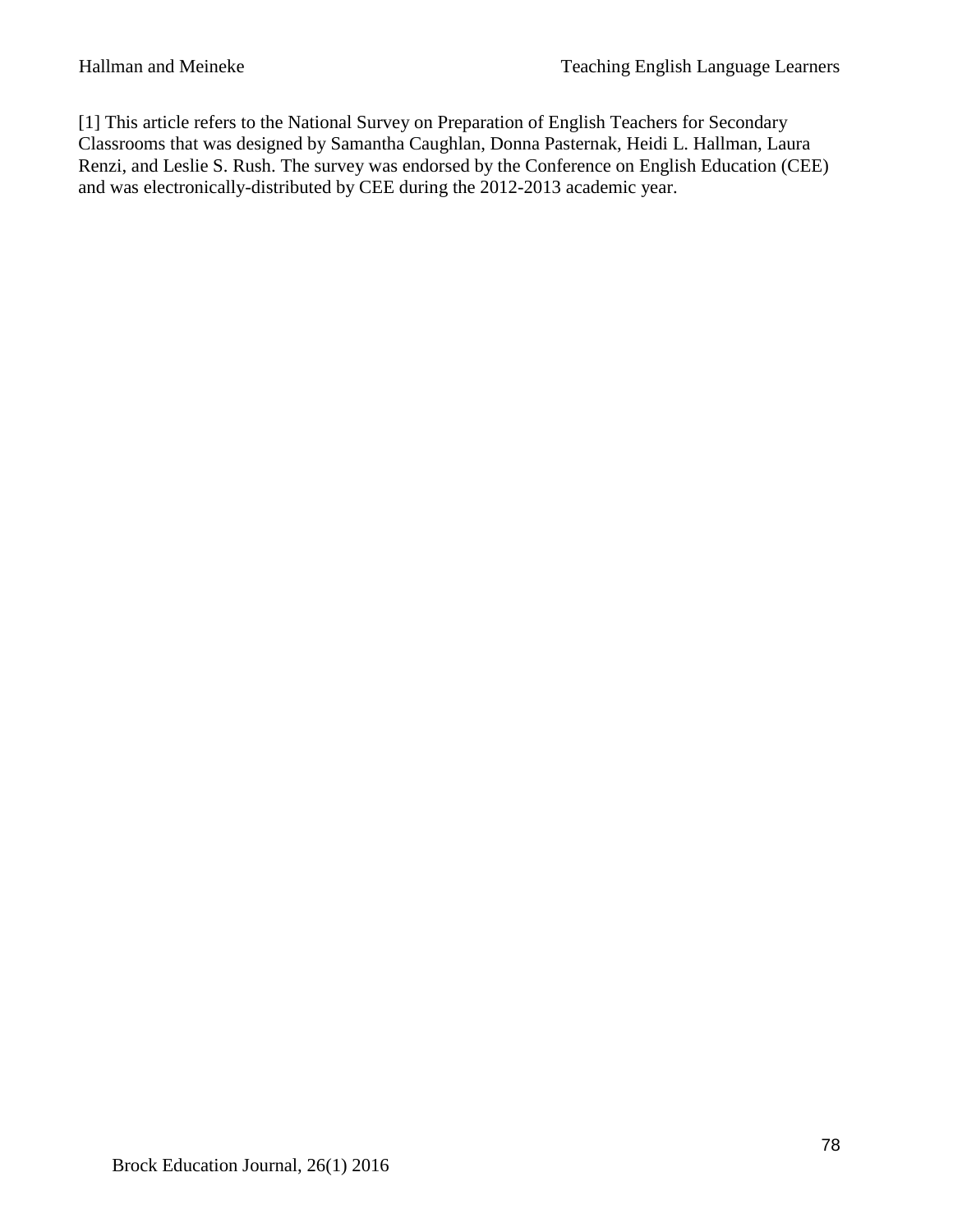#### **References**

- Athanases, S.Z. & de Oliveira, L. (2007). Conviction, confrontation, and risk in new teachers advocating for equity. *Teaching Education, 18*(2), 123-136.
- Batt, E. G. (2008). Teachers' Perceptions of ELL Education: Potential Solutions to Overcome the Greatest Challenges. *Multicultural Education*, *15*(3), 39-43.
- Campano, G., Jacobs, K.B., & Ngo, L. (2014) A critical resource orientation to literacy assessment through a stance of solidarity. In J. Brass & A. Webb (Eds.), *Reclaiming English language arts methods courses: Critical issues and challenges for teacher educators in top-down times.* New York: Routledge.
- Caughlan, S., Pasternak, D., Hallman, H., Renzi, L. & Rush, L. (2012). *National Survey on Preparation of English Teachers for Secondary Classrooms.* [Online survey]. Retrieved from: http://www.zoomerang.com/Survey/WEB22GBSJH8QNS
- Capps, R., Fix, M., Murray, J., Ost, J., Passel, J. S., & Herwantoro, S. (2005). *The new demography of America's schools: Immigration and the No Child Left Behind Act.* Washington, DC: Urban Institute. Retrieved from http://www.urban.org/Publications/311230. html
- CEE (Conference on English Education). (2005). *Supporting Linguistically and Culturally Diverse Learners in English Education. CEE Position Statements.* Retrieved from: <http://www.ncte.org/cee/positions/diverselearnersinee>
- Dall'Alba, G., & Sandberg, J. (2006). Unveiling professional development: A critical review of stage models. *Review of Educational Research, 76*(3), 383-412.
- de Oliveira, L., & Shoffner, M. (2009). Addressing the needs of English language learners in an English education methods class. *English Education, 42*, 91-111.
- Dong, Y. (2004). Preparing secondary subject area teachers to teach linguistically and culturally diverse students. *Clearing House*, *77*(5), 202-206.
- Giambo, D., Szecsi, T., & Manning, M. (2005). Teaching strategies: Opening up to the issues: Preparing preservice teachers to work effectively with English language learners. *Childhood Education, 82*(2), 107-110.
- Groves, R. M., Singer, E. & Corning, A. (2000). Leverage-saliency theory of survey participation: Description and an illustration. *The Public Opinion Quarterly 64*(3), 299 308.
- Halliday, M.A.K., & Matthiessen, C.M. (2004). *An introduction to functional grammar.* London, UK: Arnold.
- Hooks, L. (2008). Help! They don't speak English: Partnering preservice teachers with adult English language learners. *Journal of Early Childhood Teacher Education, 29,* 97-107.
- Hutchinson, M. (2013). Bridging the gap: Preservice teachers and their knowledge of working with English language learners. *TESOL, 4(1),* 25-54.
- Jimenez-Silvia, M., Olson, K., & Jimenez Hernandez, N. (2012). The confidence to teach English language learners: Exploring coursework's role in developing preservice teachers' efficacy. *The Teacher Educator, 47,* 9-28.
- Ladson-Billings, G. (1994). *The dreamkeepers: Successful teaching for African American students.* San Francisco, CA: Jossey-Bass. (Original work republished in 2009).
- Lucas, T., & Villegas, A.M. (2011). A framework for preparing linguistically responsive teachers. In T. Lucas (Ed.), *Teacher preparation for linguistically diverse classrooms: A resource for teacher educators* (pp. 55-72). New York: Routledge.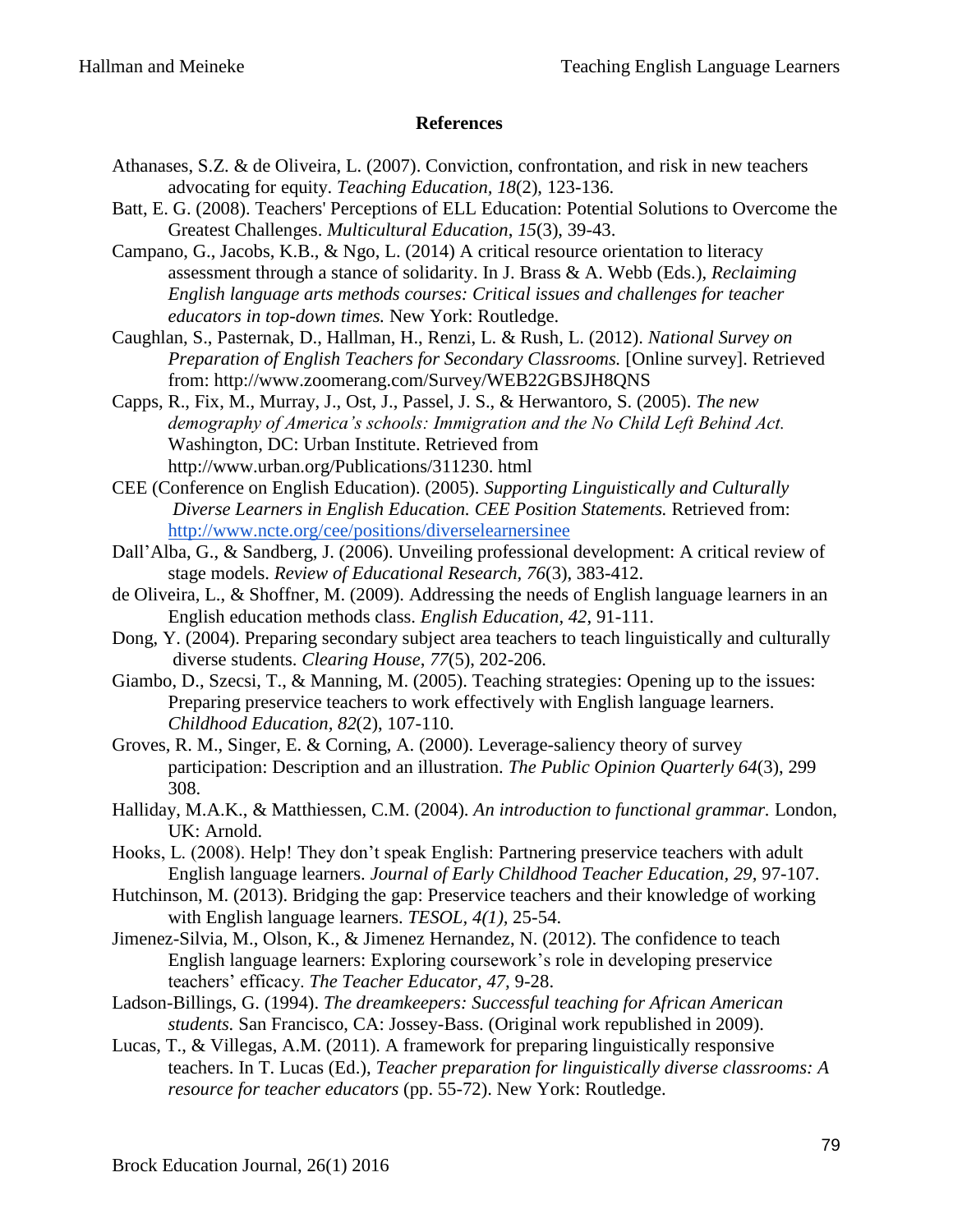- Lucas, T. (2011). *Teacher preparation for linguistically diverse classrooms: A guide to teacher educators.* New York: Routledge.
- Markos, A. (2012). Mandated to learn, guided to reflect: Pre-service teachers' evolving understanding of English language learners. *Issues in Teacher Education, 21*(1), 39-57.
- Nagle, J. (2013). (Ed.). *English learner instruction through collaboration and inquiry in teacher education*. Charlotte, NC: Information Age Publishing.
- NCTE. (2006). Position paper on the role of English teachers in educating English language learners. Retrieved from <http://www.ncte.org/positions/statements/teacherseducatingell>
- Nieto, S. (2010). *Language, culture, and teaching: Critical perspectives, 2nd edition.* New York, NY: Routledge.
- Smagorinsky, P., & Whiting, M. E. (1995). *How English teachers get taught: Methods of teaching the methods class.* Urbana, IL: NCTE.
- Stake, R. (1995). *The art of case study research*. Thousand Oaks, CA: Sage Publications.
- U.S. Census Bureau. (2007). *Census Bureau announces most populous cities.* Washington, DC: U.S. Department of Commerce. Retrieved from: [http://WWW.census.gov/Press-Release/www/releases/archives/population/010315.html.](http://www.census.gov/Press-Release/www/releases/archives/population/010315.html) Accessed on December 5, 2014.
- Yucesan Durgunoglu, A., & Hughes, T. (2010). How prepared are the U.S. preservice teachers to teach English language learners? *International Journal of Teaching and Learning in Higher Education, 22(1),* 32-41.
- Zhao, Y. (2002). *US struggling with a shortage of bilingual teachers.* Retrieved from: http://deseretnews.com/dn/ view/0,1249,405022482,OO.htm. Accessed on May 18, 2005.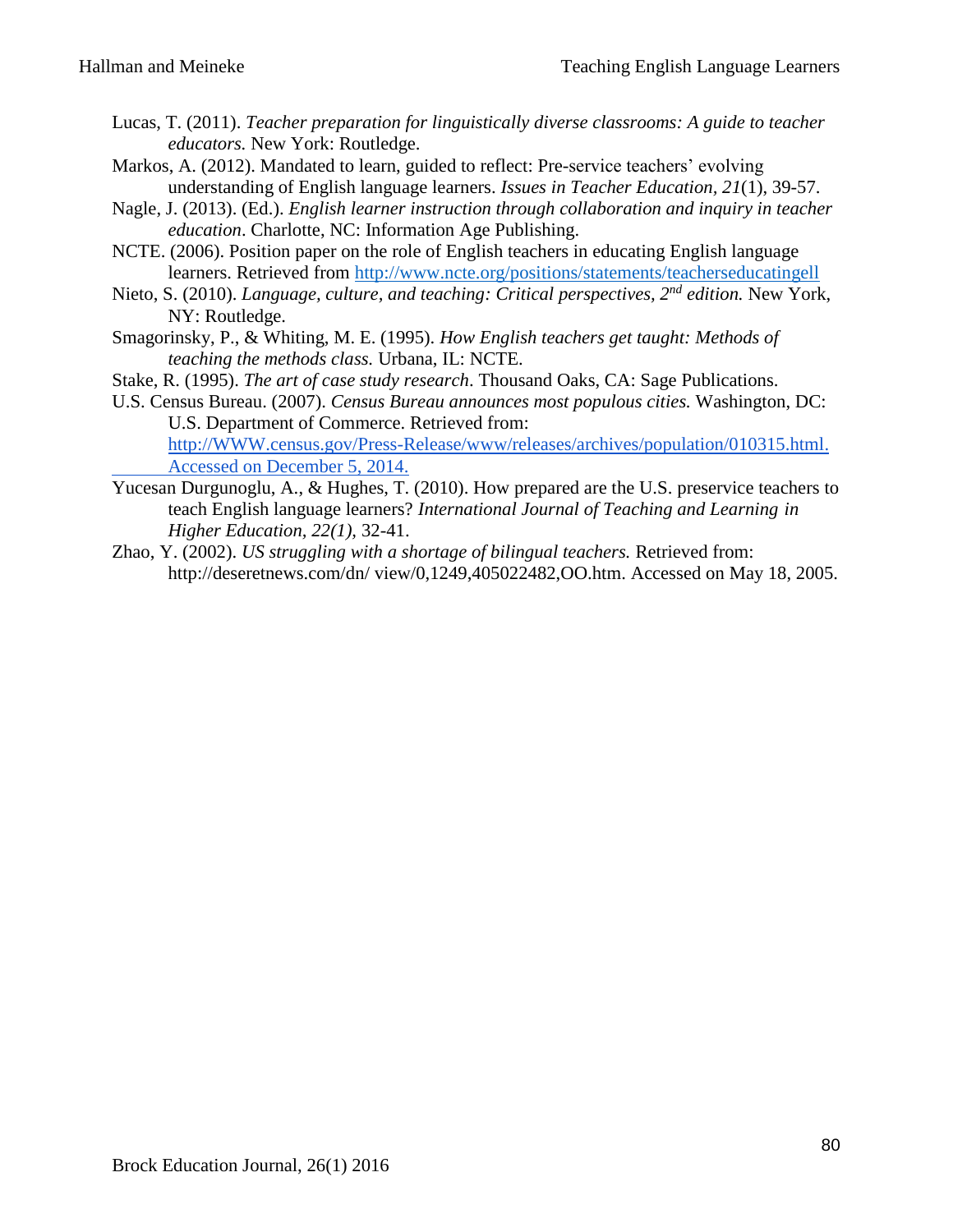## **Appendix A**

## **Open-ended questions from the survey**

There were three open-ended questions that contained comments that were pertinent to the teaching of diverse learners and English language learners. The first question was specifically about this topic. This question was:

• What is your understanding of the relation of language diversity and methods?

The other two open-ended questions that contained responses related to teaching diverse learners and English language learners were:

- What other changes have you made in response to changes in the field or to understandings of English language arts in the 21st century not addressed here and that you think we should know about?
- What other changes have you made in response to institutional or political changes not addressed here and that you think we should know about?